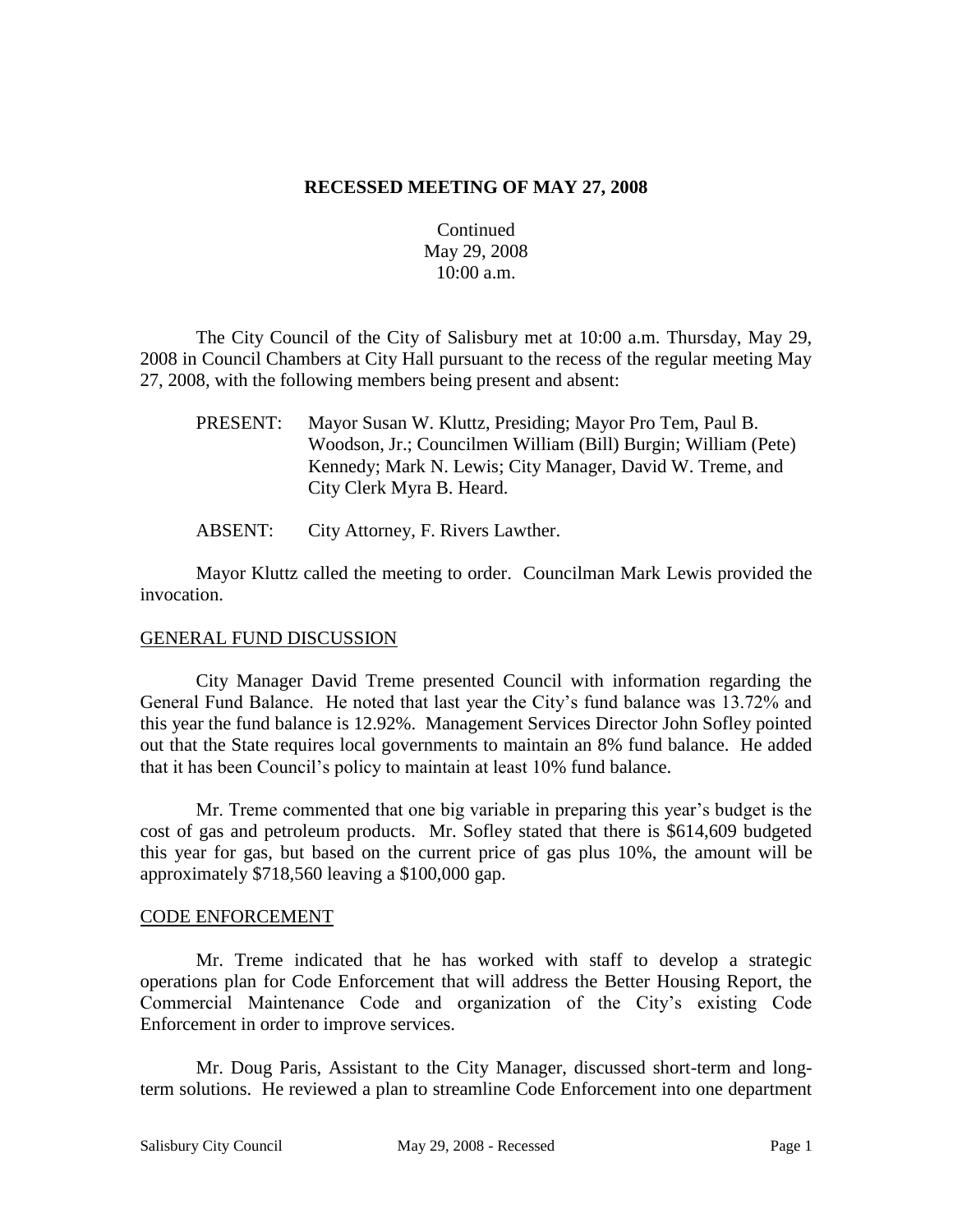under the Land Management and Development department. Two (2) full time positions for a Code Manager and Code Specialist are recommended, as well as moving the existing Code Enforcement positions into this department.

Mr. Treme noted that currently the City has approximately 2.2 full time employees spread across four (4) departments and the change will bring four (4) full time employees under one department. He noted that the Enforcement Officers will be crosstrained so that each provides minimum housing, nuisance abatement and zoning code enforcement.

Councilman Burgin asked to clarify the proposed Code Manager's position and noted that the problem the City is facing is the lack of manpower to handle all of the minimum housing and nuisance abatement requests. Mr. Treme assured Council that the Code Manager is a working supervisor and will be in the field but will be accountable for ensuring Code Enforcement is carried out. He added that this position will also help develop a plan for enforcing a Better Housing Ordinance and Commercial Maintenance Ordinance when adopted. He reiterated that the two (2) new staff positions will begin with enforcement of the City's existing ordinances and then develop plans for the future as ordinances are implemented. The estimated cost for the reorganization of Code Enforcement with the addition of two (2) positions is \$120,000.

By consensus, Council agreed with the Code Enforcement plan.

# BUDGET DISCUSSION

Council members stated that they would like to list items they would like to see included in the budget. These items included:

| Mr. Burgin          | North Carolina Transportation Museum request                             | \$5,000  |
|---------------------|--------------------------------------------------------------------------|----------|
| Mr. Burgin          | Fire Department defibrillator replacement                                | \$2,500  |
| Mr. Burgin          | Fire Department thermal imaging camera                                   | \$11,000 |
| Mr. Lewis           | Downtown Salisbury, Inc. request                                         | \$8,500  |
| Mr. Lewis           | Community Appearance Commission request for<br>benches/trash receptacles | \$5,000  |
| Mr. Lewis           | <b>Community Appearance Commission</b><br>Neighborhood Signs request     | \$3,200  |
| <b>Mayor Kluttz</b> | Gang prevention initiative                                               | \$5,000  |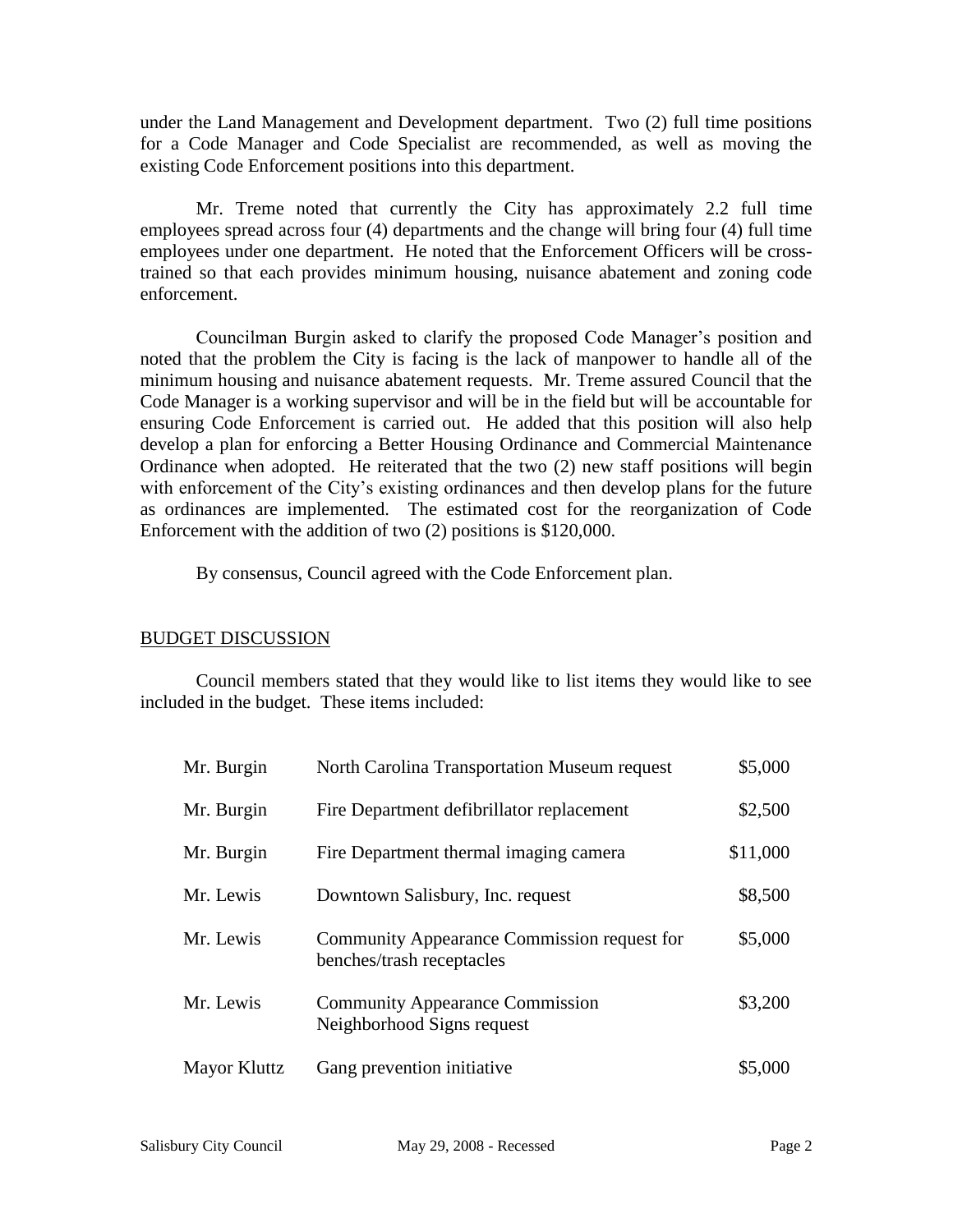| Mayor Kluttz | Access 16 programming/live content                                                                                       | \$8,500  |
|--------------|--------------------------------------------------------------------------------------------------------------------------|----------|
| Mayor Kluttz | Tree Board request for new trees                                                                                         | \$5,000  |
| Mayor Kluttz | Tree Board request for gator bags                                                                                        | \$2,500  |
| Mr. Kennedy  | Human Relations Council request for Human<br>Relations Director (Total \$70,000 City to pay half,<br>Rowan County half)  | \$35,000 |
| Mr. Kennedy  | Human Relations Council request for Human<br>Relations Assistant (Total \$40,000 City to pay half,<br>Rowan County half) | \$20,000 |

Mr. Woodson indicated that Code Enforcement was his concern but it had been addressed and he was comfortable with the proposal.

Council discussed the Human Relations Director position requested by the Human Relations Council. Members felt that it would be helpful to know if the County is pursuing the request before including funds in the budget. Mayor Kluttz suggested Mr. Kennedy, as the City's liaison, work with the County's liaison Commissioner Tina Hall to determine the County's interest. Council also discussed what aspects of human relations the City's new Human Resources Director might handle. By consensus, Council agreed to include human relations in the Human Resources Director's job description.

Mr. Lewis discussed current Fund Balance. He noted that the City's policy is 10% and with the current Fund Balance at 12.92% it leaves a difference of 2.92% or \$1,086,407. He noted that in order to pay for the items listed by Council as essentials, Council can use Fund Balance or a tax increase or a combination of the two.

Mr. Burgin noted that the requests listed by Council, in addition to the \$67,000 to cover Transit fees and \$120,000 for Code Enforcement, total approximately \$239,000.

Mr. Lewis commented that with the current status of the economy and with the water/sewer rate increase he does not feel a tax increase should take place this year. He added that Council should understand that a one (1) cent increase will most likely be required next year.

Mr. Treme stated that he does not recommend using Fund Balance for operational expenses. He explained that operational expenses must be maintained and will require funding each additional year. He stated that he feels the Code Enforcement plan is clearly operational and he would prefer Council consider a one half (1/2) cent tax increase to fund the plan. Council discussed using Fund Balance to fund the Code Enforcement Plan and the additional items identified Council. By consensus, Council agreed to include all of the items listed in the budget and retain the current tax rate.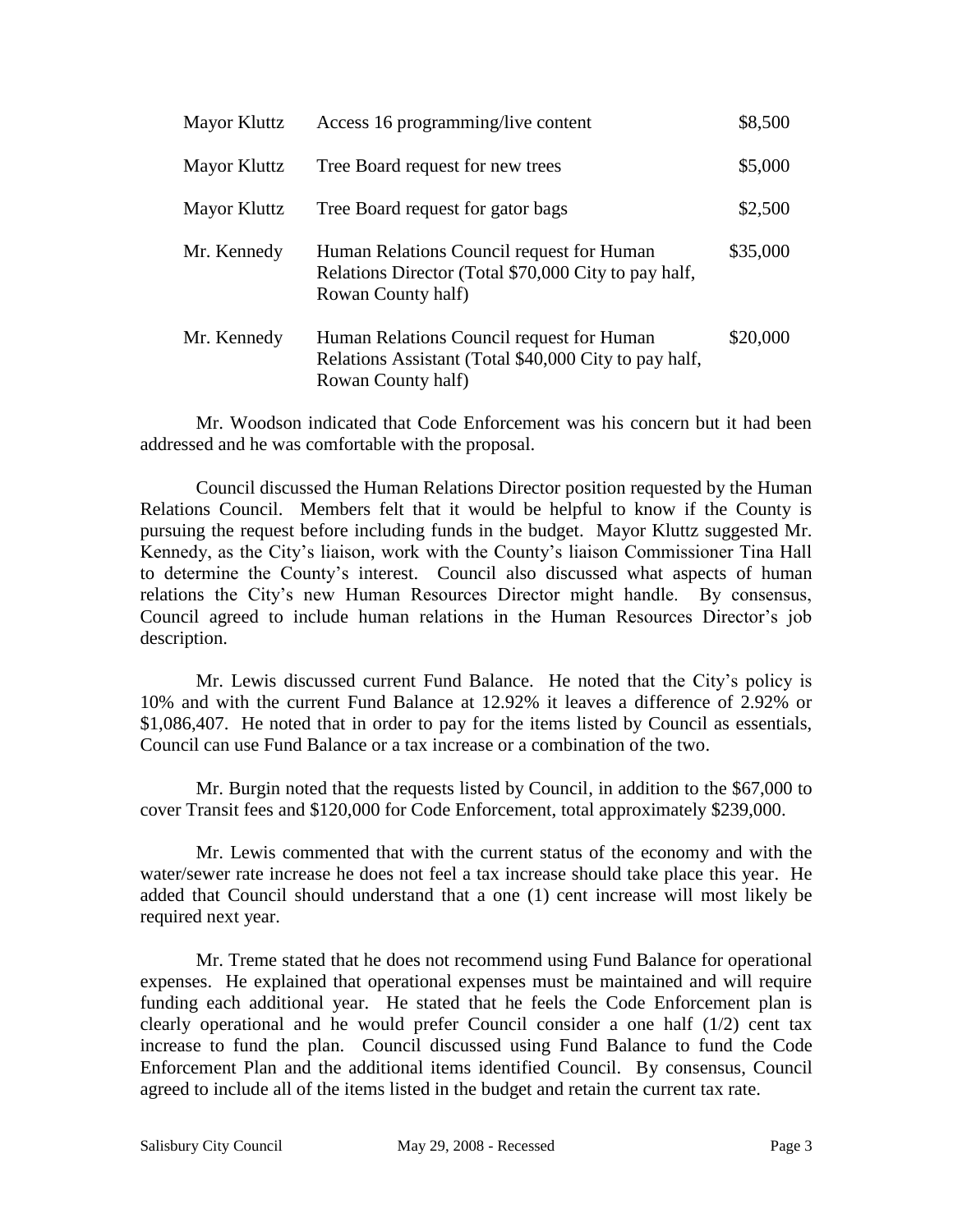Mr. Kennedy asked if there were any other fee increases included in the budget. Mr. Sofley noted that the cemetery fees, landfill, recycling and front-end collection fees will increase. He stated that it is Council's policy that recycling and front-end collection be recouped 100% by user fees. He pointed out that all but the cemetery fees are directly related to the cost of fuel and can fluctuate up or down depending on these costs.

#### OTHER BUSINESS

Mr. Treme distributed a copy of a bill that had been introduced in the General Assembly this morning. He noted that it regarded placing a moratorium on annexations for Rowan County. He stated that Rowan County's delegation had submitted the bill without contacting the City.

Mr. Burgin stated that Council should contact the Representatives to ask why they cannot follow the State's lead and to express Council's displeasure.

Mr. Treme also presented a Resolution opposing the legislation. Mr. Burgin asked to add the number of citizens who reside in a municipality within Rowan County to the Resolution.

Thereupon, Mr. Burgin made a **motion** to authorize the Mayor and City Clerk to sign the Resolution and to forward it to all State legislators. Mr. Woodson seconded the motion. Messrs. Burgin, Kennedy, Lewis, Woodson, and Ms. Kluttz voted AYE. (5-0)

A RESOLUTION IN OPPOSITION TO HOUSE DRH50951-LM-201 ROWAN COUNTY/ANNEXATION MORATORIUM AND OTHER LEGISLATIVE ACTIONS DENYING THE CITIZENS OF SALISBURY THE LEGAL AUTHORITY TO BENEFITS DERIVED FROM STATUTORY ANNEXATION.

(The above Resolution is recorded in full in Resolution Book No. 13 at Page No. 36, and is known as Resolution No. 2008-23.)

Mr. Treme also informed Council that the Town of Granite Quarry was seeking legislation to remove its 10% cap on satellite annexations. He noted that rather than having it introduced by one of Rowan County's representatives the Town approached Rocky Mount's delegation to have its request included on a similar Rocky Mount bill.